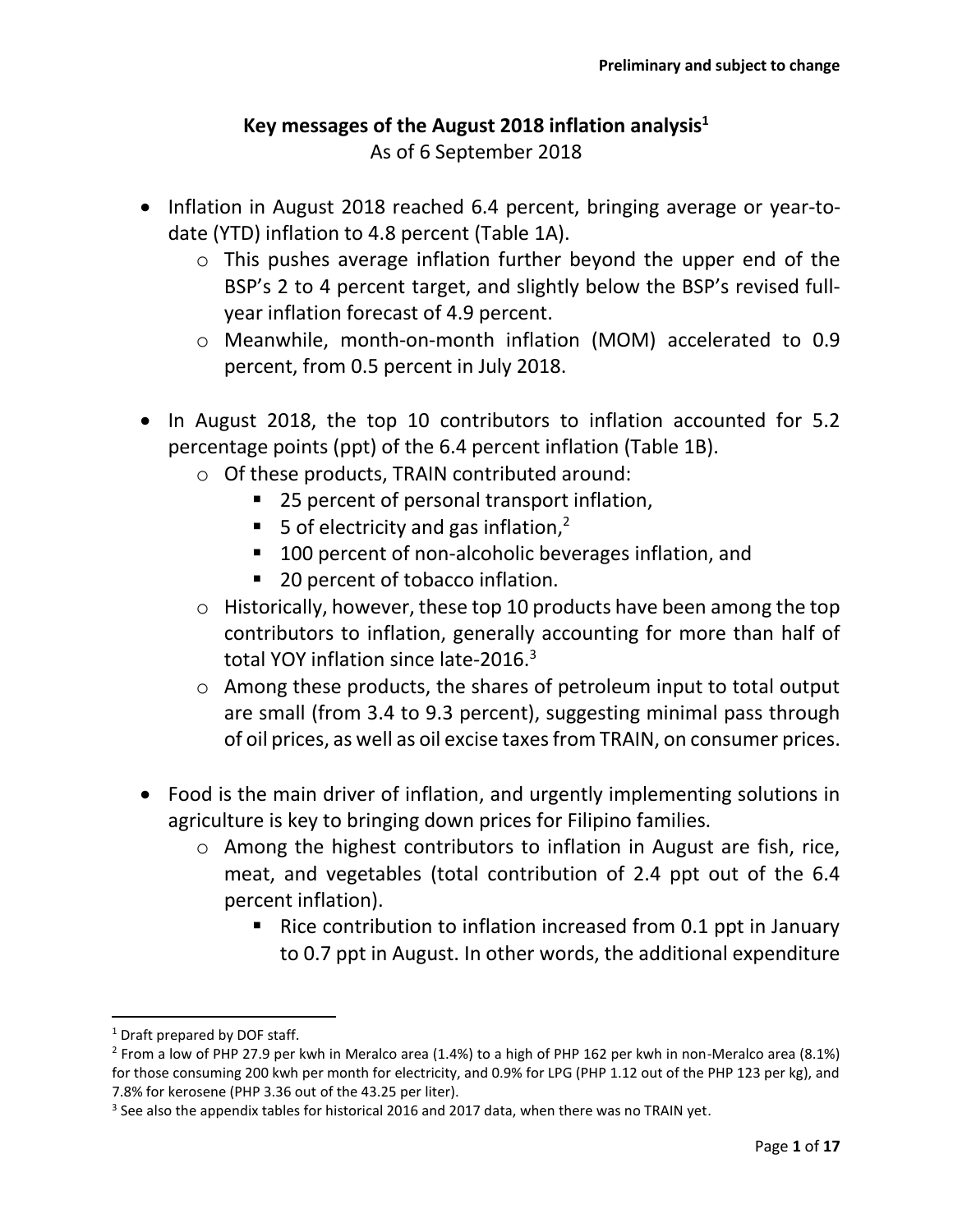from rice increased from 3 centavos for every additional peso spent in January to 11 centavos in August.

- The same rising trend is seen in vegetables which increased from 0.1 to 0.5 ppt, or around 3 centavos in January to 8 centavos in August for every additional peso spent.
- Fish and meat contribution to inflation remain elevated at around 0.7 and 0.5 ppt, respectively. These are equivalent to additional spending of around 11 and 8 centavos for every peso spent.
- o Food-abundant and agriculturally-productive Region III and CAR have the lowest inflation rates at 3.6 and 4.1 percent, respectively. This strongly suggests that reforming agriculture is key to bringing down prices.
- Immediate reforms for reducing food prices include the following:
	- o On fish, the Department of Agriculture (DA) has committed to replicating the issuance of certificates of necessity to allow imports to be distributed in the wet markets in Metro Manila and to the other markets of the country.
	- o On rice supply issues, 4.6 million sacks of rice available in NFA warehouses will be immediately released to the market across the country. We also expect approximately 2.0 million sacks of rice previously contracted to be delivered before the end of September. In addition, the NFA Council authorized the importation of 5.0 million sacks that will be arriving over the next one and half months and another 5.0 million sacks will be imported early next year. To address the reported shortage in Zamboanga, Basilan, Sulu, and Tawi-tawi, 2.7 million sacks will be allocated to these areas. In addition, harvest has also started in many parts of the country, with the projected harvest for 2018 of 12.6 million MT of rice, the equivalent of 252 million sacks.
	- o The economic managers have agreed to recommend to the President the issuance of a directive to further simplify and streamline the licensing procedures for rice imports of the NFA. Moreover, we urge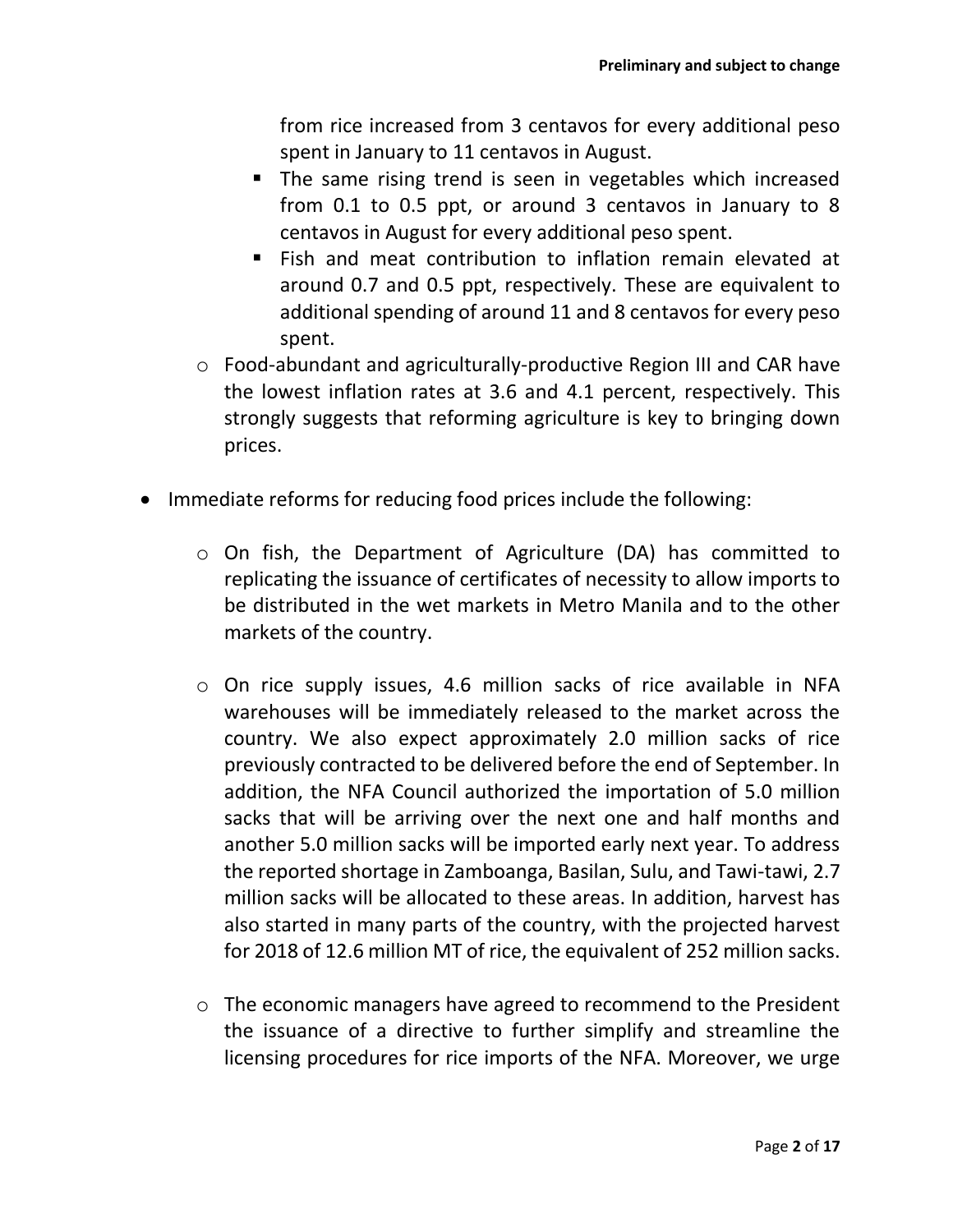the Senate to immediately pass the Rice Tariffication Bill within the month.

- o The DTI, NFA, Philippine National Police (PNP), National Bureau of Investigation (NBI), and farmer groups will form a monitoring team for surveillance of rice from ports to NFA warehouses and retail outlets.
- o On chicken, to reduce the gap between the farm gate and retail prices, DA and DTI will convene poultry producers and setup public markets where producers can sell directly to the end customer. DA will provide cold storage for this purpose.
- o The Sugar Regulatory Administration (SRA) will open importation of sugar to direct users to moderate cost to consumers.
- o The spike in the prices of vegetables was attributed to seasonal weather conditions. We will see relief in this area after the typhoon season.
- o The Bureau of Customs will prioritize the release of essential food items in the ports.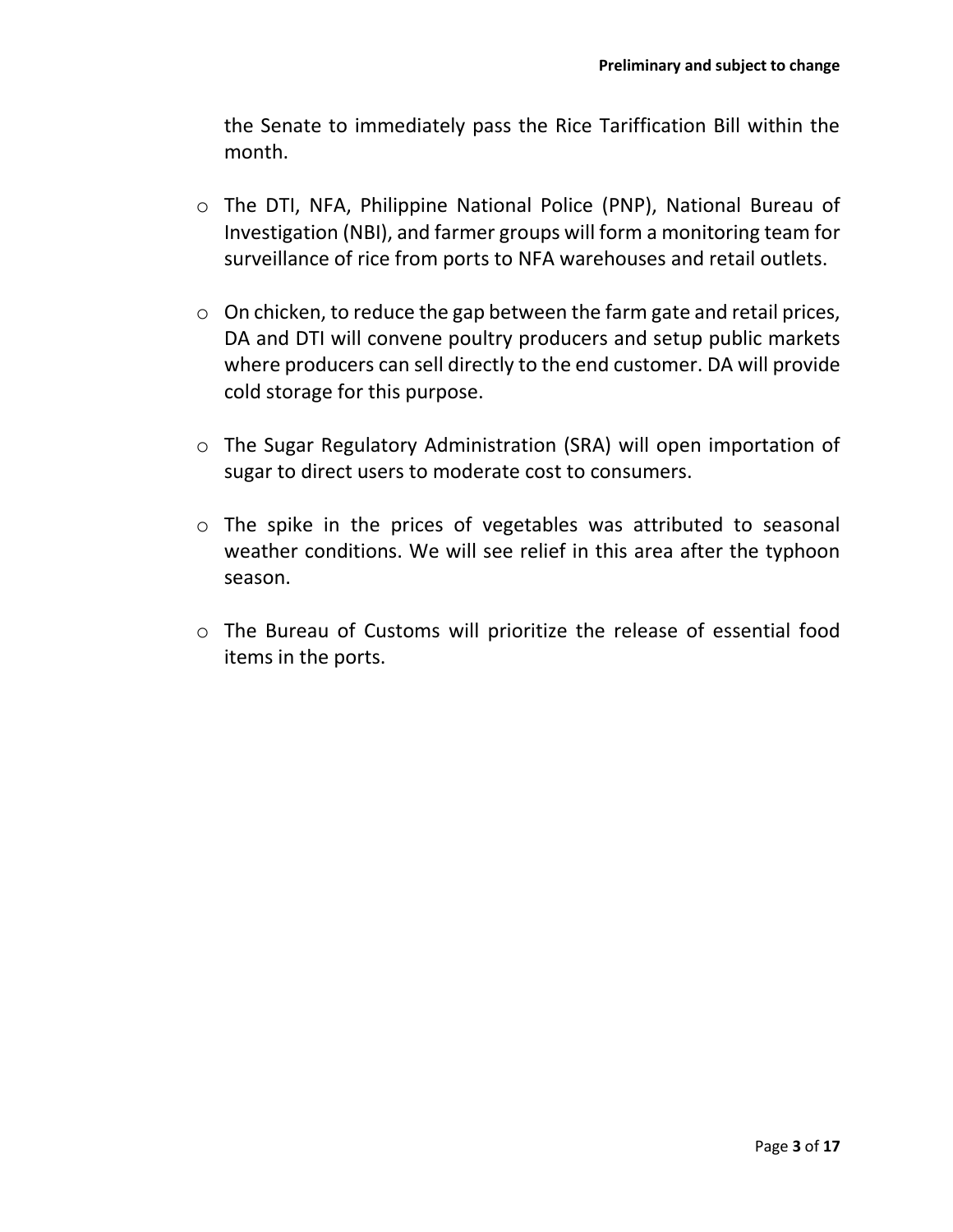| 2018           | Jan | Feb     | Mar | Apr | May | Jun   | Jul   | <b>Aug</b> | Ave. | 2018               |
|----------------|-----|---------|-----|-----|-----|-------|-------|------------|------|--------------------|
| Year-on-year   |     | ם ב<br> | 4.3 | 4.5 | 4.6 | J.Z   | ر . د | $6.4\,$    | 4.8  | Year-on-year       |
| Month-on-month |     | 0.8     | 0.5 | 0.5 | 0.0 |       | 0.5   | 0.9        | 0.6  | Month-on-month $ $ |
| Year-to-date   | 3 A | J.,     | ၁.၀ | 4.1 | 4.1 | - 4.∟ | 4.5   | 4.8        | N/A  | Year-to-date       |

**Table 1A. Summary of 2018 monthly inflation statistics (all in percent or ppt) (sorted by Aug 2018)**

**Table 1B. Summary of 2018 YOY inflation statistics (all in percent or ppt) (sorted by Aug 2018)**

| <b>Commodity group</b> |     |     |     | <b>Commodity group</b> |     |     |     |     |     |                   |
|------------------------|-----|-----|-----|------------------------|-----|-----|-----|-----|-----|-------------------|
| Elec., gas, fuels      | 0.4 | 0.3 | 0.3 | 0.3                    | 0.3 | 0.7 | 0.9 | 0.8 | 0.5 | Elec., gas, fuels |
| <b>Fish</b>            | 0.7 | 0.6 | 0.7 | 0.7                    | 0.7 | 0.6 | 0.7 | 0.7 | 0.7 | <b>Fish</b>       |
| <b>Rice</b>            | 0.1 | 0.3 | 0.3 | 0.4                    | 0.4 | 0.4 | 0.5 | 0.7 | 0.4 | <b>Rice</b>       |
| Personal transp.       | 0.3 | 0.4 | 0.3 | 0.4                    | 0.6 | 0.6 | 0.6 | 0.6 | 0.5 | Personal transp.  |
| <b>Vegetables</b>      | 0.1 | 0.1 | 0.2 | 0.2                    | 0.2 | 0.2 | 0.4 | 0.5 | 0.2 | <b>Vegetables</b> |
| <b>Meat</b>            | 0.4 | 0.4 | 0.4 | 0.3                    | 0.3 | 0.3 | 0.4 | 0.5 | 0.4 | <b>Meat</b>       |
| Housing rentals        | 0.2 | 0.3 | 0.3 | 0.3                    | 0.3 | 0.3 | 0.4 | 0.4 | 0.3 | Housing rentals   |
| Catering services      | 0.2 | 0.2 | 0.3 | 0.3                    | 0.4 | 0.4 | 0.4 | 0.4 | 0.3 | Catering services |
| Non-alc bev.           | 0.1 | 0.1 | 0.2 | 0.3                    | 0.3 | 0.3 | 0.3 | 0.3 | 0.2 | Non-alc bev.      |
| <b>Tobacco</b>         | 0.1 | 0.2 | 0.2 | 0.3                    | 0.3 | 0.3 | 0.3 | 0.3 | 0.2 | Tobacco           |
| Total of top 10        | 2.6 | 2.8 | 3.3 | 3.6                    | 3.7 | 4.2 | 4.8 | 5.2 | 3.8 | Total of top 10   |
| Source: PSA            |     |     |     |                        |     |     |     |     |     |                   |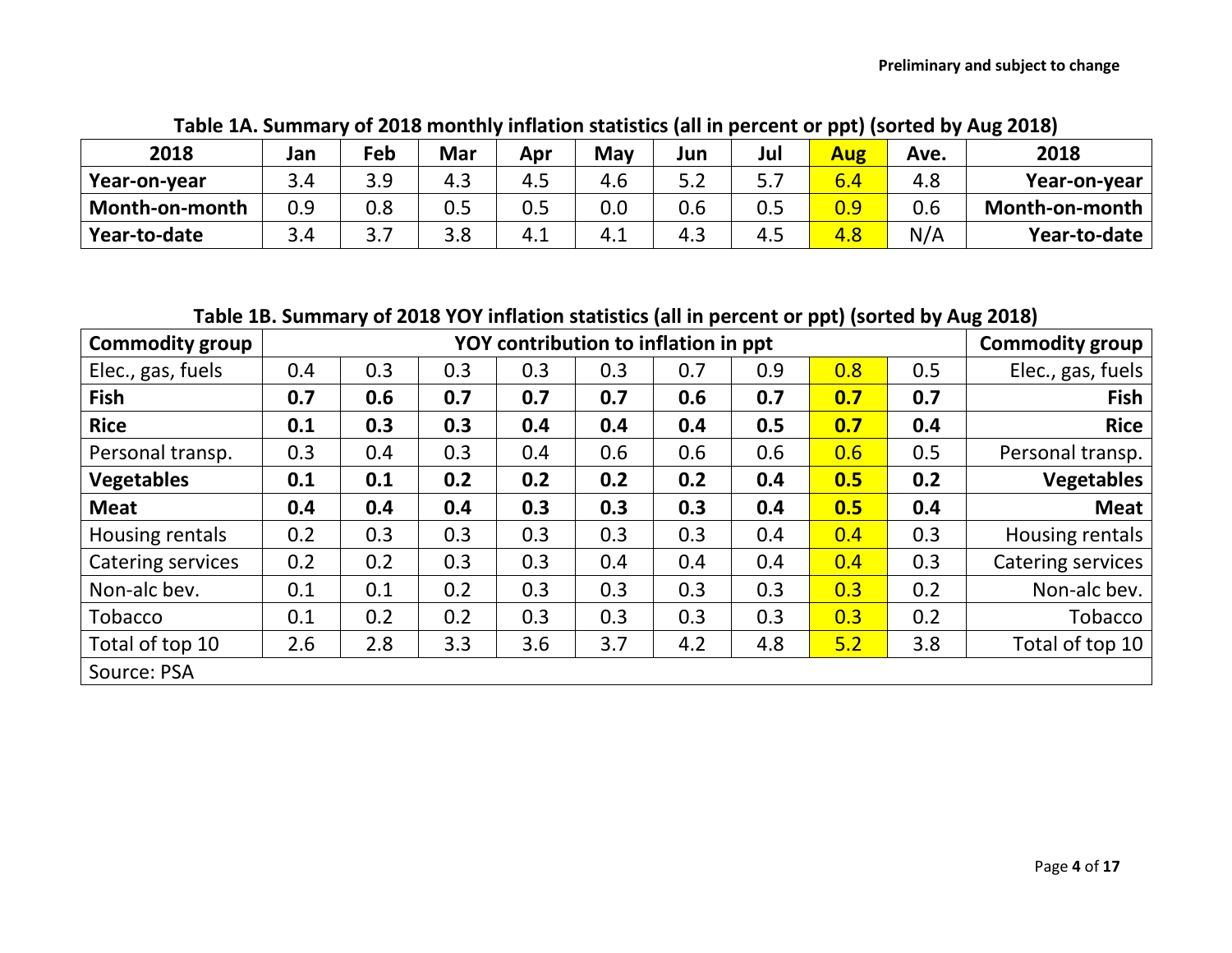| 2018                     | Jan    | Feb    | Mar    | Apr    | May                                  | Jun | Jul    | <b>Aug</b> | Ave. | 2018                   |
|--------------------------|--------|--------|--------|--------|--------------------------------------|-----|--------|------------|------|------------------------|
| <b>Commodity group</b>   |        |        |        |        | MOM contribution to inflation in ppt |     |        |            |      | <b>Commodity group</b> |
| Elec., gas, fuels        | $-0.1$ | 0.2    | 0.2    | 0.1    | $-0.1$                               | 0.0 | 0.1    | 0.0        | 0.1  | Elec., gas, fuels      |
| <b>Fish</b>              | 0.3    | $-0.0$ | 0.0    | 0.1    | $-0.1$                               | 0.0 | 0.0    | 0.1        | 0.1  | <b>Fish</b>            |
| <b>Rice</b>              | 0.0    | 0.1    | 0.1    | 0.1    | 0.0                                  | 0.1 | 0.1    | 0.2        | 0.1  | <b>Rice</b>            |
| Personal transp.         | 0.1    | 0.1    | $-0.0$ | 0.1    | 0.1                                  | 0.0 | $-0.0$ | 0.0        | 0.1  | Personal transp.       |
| <b>Vegetables</b>        | 0.1    | $-0.1$ | $-0.1$ | $-0.0$ | $-0.0$                               | 0.1 | 0.1    | 0.1        | 0.0  | <b>Vegetables</b>      |
| <b>Meat</b>              | 0.0    | 0.1    | 0.0    | 0.0    | 0.1                                  | 0.1 | 0.1    | 0.1        | 0.1  | <b>Meat</b>            |
| Housing rentals          | 0.1    | 0.1    | 0.0    | 0.0    | 0.0                                  | 0.0 | 0.1    | 0.0        | 0.0  | Housing rentals        |
| <b>Catering services</b> | 0.0    | 0.0    | 0.1    | 0.0    | 0.0                                  | 0.0 | 0.0    | 0.0        | 0.0  | Catering services      |
| Non-alc bev.             | 0.0    | 0.0    | 0.1    | 0.1    | 0.0                                  | 0.0 | 0.0    | 0.0        | 0.0  | Non-alc bev.           |
| <b>Tobacco</b>           | 0.1    | 0.1    | 0.0    | 0.0    | 0.0                                  | 0.0 | 0.0    | 0.0        | 0.0  | Tobacco                |
| Total of top 10          | 0.7    | 0.5    | 0.5    | 0.4    | 0.1                                  | 0.4 | 0.5    | 0.6        | 0.5  | Total of top 10        |
| Source: PSA              |        |        |        |        |                                      |     |        |            |      |                        |

# **Table 2. Summary of 2018 MOM inflation statistics (all in percent or ppt)**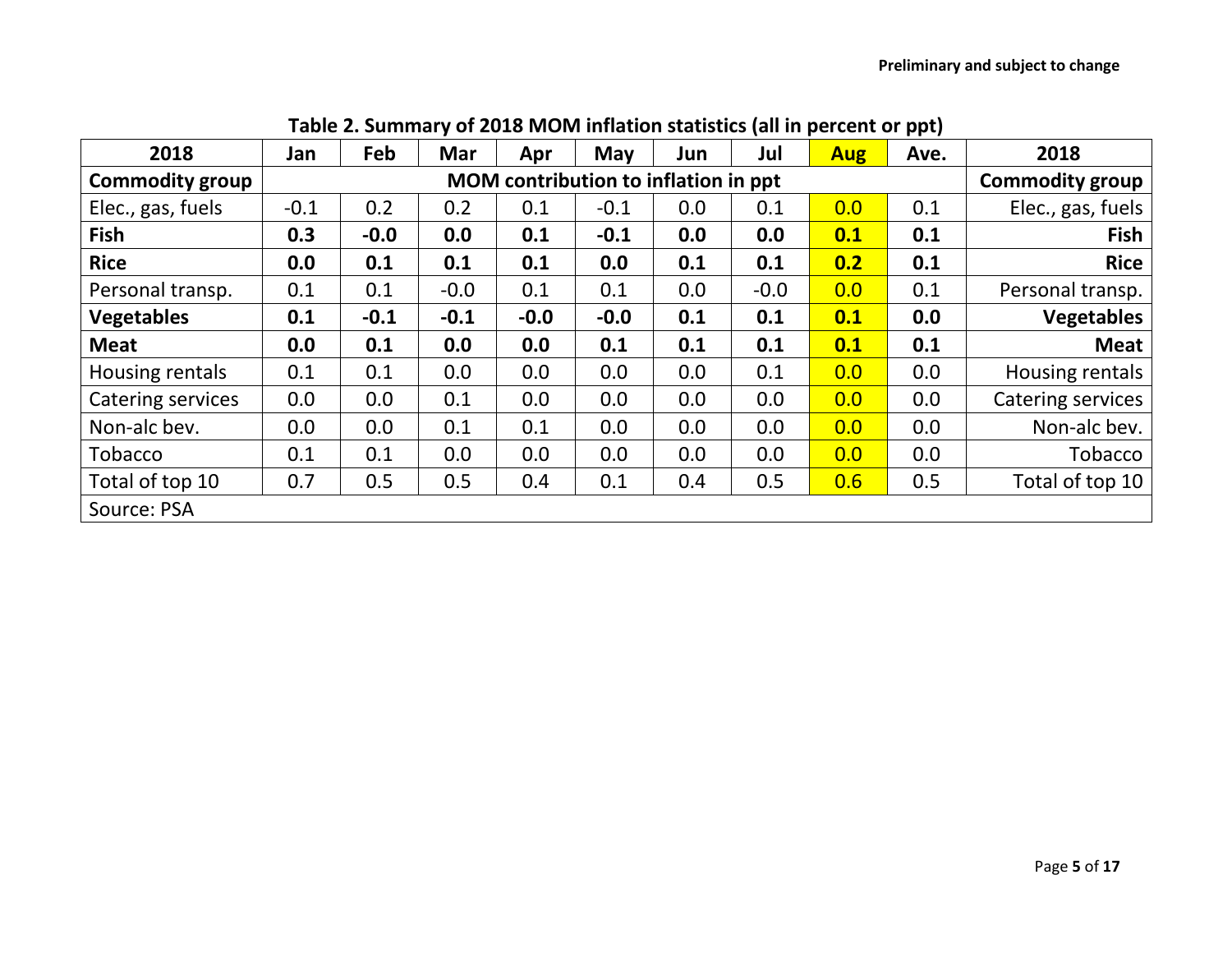| <b>Rank</b>    | <b>Commodity group</b>            | Contri-<br>bution to    | <b>YOY</b><br>inflation | <b>MOM</b><br>inflation |
|----------------|-----------------------------------|-------------------------|-------------------------|-------------------------|
|                |                                   | <b>YOY</b><br>inflation | (percent)               | (percent)               |
|                |                                   | (ppt)                   |                         |                         |
| $\mathbf{1}$   | Electricity, gas, and other fuels | 0.8                     | 11.4                    | 0.5                     |
| $\overline{2}$ | Fish                              | 0.7                     | 12.4                    | 1.7                     |
| 3              | Rice                              | 0.7                     | 7.1                     | 2.1                     |
| $\overline{4}$ | Operation of personal transport   | 0.6                     | 22.6                    | 1.2                     |
|                | equipment                         |                         |                         |                         |
| 5              | Vegetables                        | 0.5                     | 19.2                    | 4.9                     |
| 6              | Meat                              | 0.5                     | 7.6                     | 1.1                     |
| 7              | Actual rentals for housing        | 0.4                     | 3.1                     | 0.3                     |
| 8              | <b>Catering services</b>          | 0.4                     | 4.7                     | 0.3                     |
| 9              | Non-alcoholic beverages           | 0.3                     | 11.5                    | 0.6                     |
| 10             | Tobacco                           | 0.3                     | 29.1                    | 0.4                     |
|                | Sources: PSA                      |                         |                         |                         |

## **Table 3. Top 10 drivers of August 2018 inflation ranked by contribution to inflation (sorted by contribution to inflation)**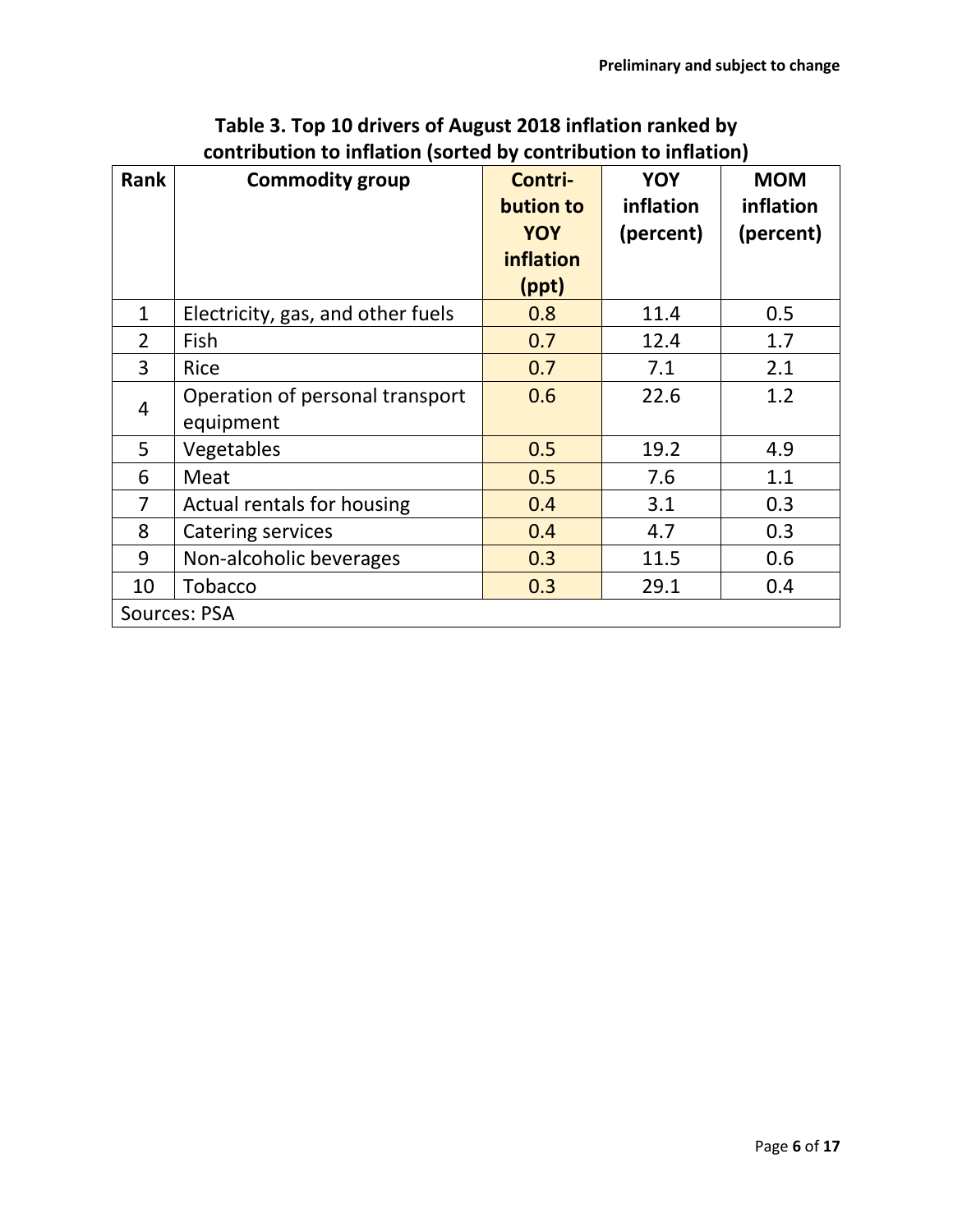| Rank                                                                  | <b>Commodity group</b>   | Input shares based on the IOT (percent) |              |       |         |               |              |  |  |  |  |  |
|-----------------------------------------------------------------------|--------------------------|-----------------------------------------|--------------|-------|---------|---------------|--------------|--|--|--|--|--|
|                                                                       |                          | Oil                                     | <b>Trade</b> | Labor | Opera-  | <b>Others</b> | <b>Total</b> |  |  |  |  |  |
|                                                                       |                          |                                         | (inclu-      | cost  | ting    |               |              |  |  |  |  |  |
|                                                                       |                          |                                         | ding         |       | surplus |               |              |  |  |  |  |  |
|                                                                       |                          |                                         | oil)         |       |         |               |              |  |  |  |  |  |
| $\mathbf{1}$                                                          | Electricity, gas, and    | 8.2                                     | 5.6          | 7.5   | 53.9    | 24.8          | 100          |  |  |  |  |  |
|                                                                       | other fuels              |                                         |              |       |         |               |              |  |  |  |  |  |
| $\overline{2}$                                                        | Fish                     | 0.7                                     | 8.2          | 16.1  | 39.0    | 36.1          | 100          |  |  |  |  |  |
| $\overline{3}$                                                        | <b>Rice</b>              | 0.6                                     | 7.1          | 34.6  | 25.7    | 32.0          | 100          |  |  |  |  |  |
| $\overline{4}$                                                        | Operation of             | 19.2                                    | 10.4         | 14.0  | 7.2     | 49.2          | 100          |  |  |  |  |  |
|                                                                       | personal transport       |                                         |              |       |         |               |              |  |  |  |  |  |
|                                                                       | equipment                |                                         |              |       |         |               |              |  |  |  |  |  |
| 5                                                                     | Vegetables               | 0.6                                     | 7.9          | 22.0  | 51.1    | 18.4          | 100          |  |  |  |  |  |
| 6                                                                     | Meat                     | 0.5                                     | 7.3          | 19.3  | 24.2    | 48.8          | 100          |  |  |  |  |  |
| $\overline{7}$                                                        | Actual rentals for       | 0.5                                     | 7.8          | 0.0   | 84.8    | 6.9           | 100          |  |  |  |  |  |
|                                                                       | housing                  |                                         |              |       |         |               |              |  |  |  |  |  |
| 8                                                                     | <b>Catering services</b> | 0.9                                     | 10.0         | 13.6  | 16.1    | 59.4          | 100          |  |  |  |  |  |
| 9                                                                     | Non-alcoholic            | 1.4                                     | 12.6         | 5.5   | 33.4    | 47.1          | 100          |  |  |  |  |  |
|                                                                       | beverages                |                                         |              |       |         |               |              |  |  |  |  |  |
| Tobacco<br>15.8<br>1.2<br>3.6<br>32.0<br>47.3<br>100<br>10            |                          |                                         |              |       |         |               |              |  |  |  |  |  |
| Sources: PSA and the 2012 input-output table (IOT)                    |                          |                                         |              |       |         |               |              |  |  |  |  |  |
| Note: The commodity groups are ranked in the order of contribution to |                          |                                         |              |       |         |               |              |  |  |  |  |  |
| inflation.                                                            |                          |                                         |              |       |         |               |              |  |  |  |  |  |

### **Table 4. Top 10 drivers of August 2018 inflation and their corresponding production input shares**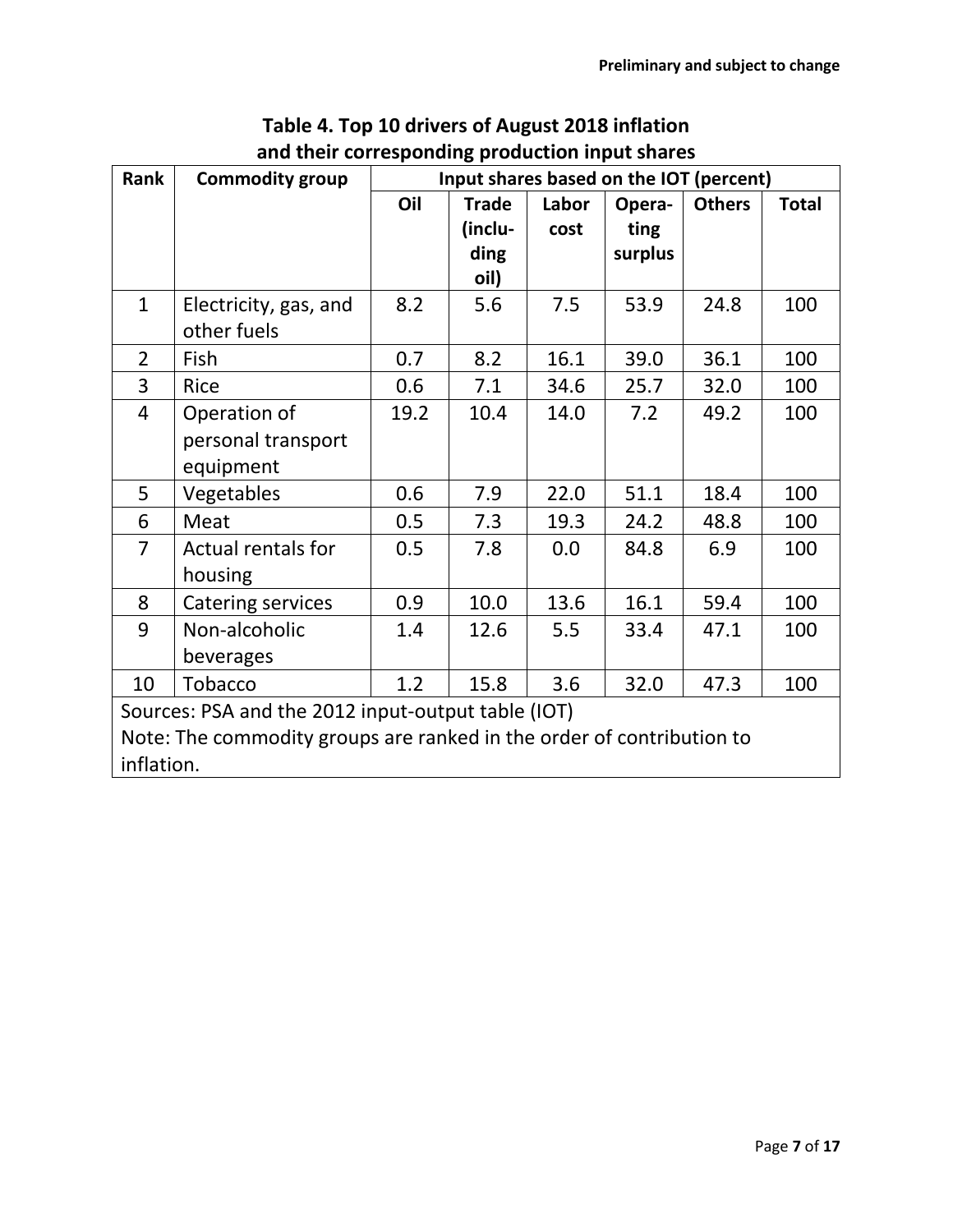| <b>Rank</b>       | <b>Commodity group</b>                                                     | <b>YOY</b> | Contribu-   | <b>MOM</b> |  |  |  |  |  |  |
|-------------------|----------------------------------------------------------------------------|------------|-------------|------------|--|--|--|--|--|--|
|                   |                                                                            | inflation  | tion to YOY | inflation  |  |  |  |  |  |  |
|                   |                                                                            | (percent)  | inflation   | (percent)  |  |  |  |  |  |  |
|                   |                                                                            |            | (ppt)       |            |  |  |  |  |  |  |
| $\mathbf 1$       | Tobacco                                                                    | 29.1       | 0.3         | 0.4        |  |  |  |  |  |  |
| $\overline{2}$    | Operation of personal transport                                            | 22.6       | 0.6         | 1.2        |  |  |  |  |  |  |
|                   | equipment                                                                  |            |             |            |  |  |  |  |  |  |
| 3                 | Vegetables                                                                 | 19.2       | 0.5         | 4.9        |  |  |  |  |  |  |
| $\overline{4}$    | Corn                                                                       | 12.6       | 0.1         | 0.6        |  |  |  |  |  |  |
| 5                 | Fish                                                                       | 12.4       | 0.7         | 1.7        |  |  |  |  |  |  |
| 6                 | Non-alcoholic beverages                                                    | 11.5       | 0.3         | 0.6        |  |  |  |  |  |  |
| 7                 | Electricity, gas, and other fuels                                          | 11.4       | 0.8         | 0.5        |  |  |  |  |  |  |
| 8                 | Postal services                                                            | 9.8        | 0.0         | 0.0        |  |  |  |  |  |  |
| 9                 | Recreational and cultural                                                  | 9.3        | 0.0         | 8.2        |  |  |  |  |  |  |
|                   | services                                                                   |            |             |            |  |  |  |  |  |  |
| 10                | Sugar, jam, honey, chocolate                                               | 9.1        | 0.1         | 1.3        |  |  |  |  |  |  |
| and confectionery |                                                                            |            |             |            |  |  |  |  |  |  |
| Source: PSA       |                                                                            |            |             |            |  |  |  |  |  |  |
|                   | Note: The commodity groups are ranked in the order of YOY inflation rates. |            |             |            |  |  |  |  |  |  |

**Table 5. Top 10 commodities with the highest inflation rates**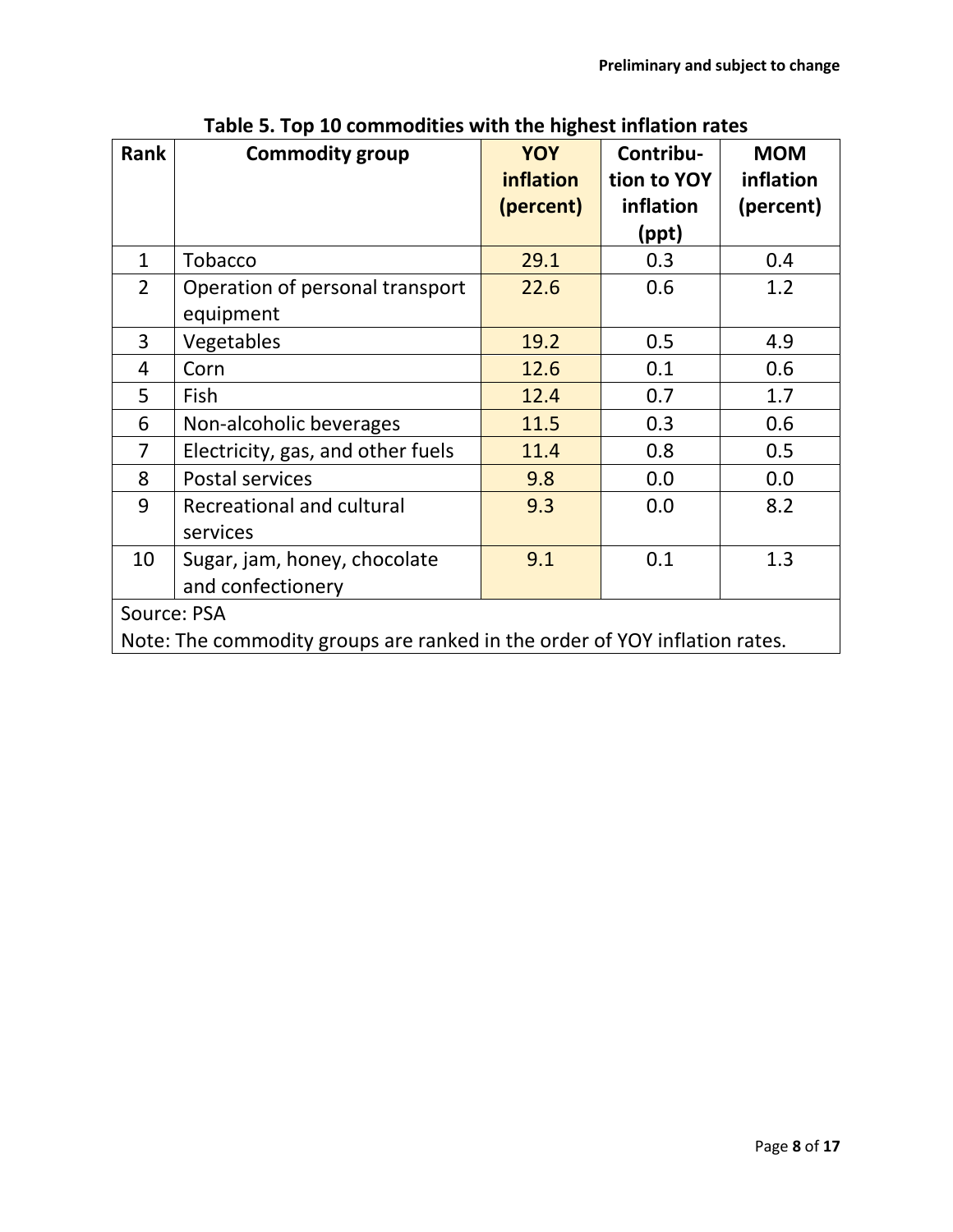#### **Detailed analysis**

- Similar to July, the leading driver of inflation was electricity, gas and other fuels.
	- o For consumers in Metro Manila and neighboring areas, the slightly higher electricity rates represent the increase in the cost from power supply agreements. <sup>4</sup> Consumers faced an average rate of PHP 10.22/kwh in August, which is slightly up from the PHP 10.19/kwh in July. This implies an increase of just PHP 3 in the total bill for a household which consumes an average of 100 kwh/month. However, much of the rate increases happened before August this year, as well as in 2017, and thus is a culmination of multiple rate increases from August 2017.
	- o Prices of household fuels also increased. For instance, the price of LPG increased by around PHP 50 per 11 kg tank, and kerosene by around PHP 9 per liter, both since the start of the year. Much like gas and diesel, these fuels are both by-products of crude. This means that price increases were primarily driven by the increase in crude oil prices and peso depreciation, as LPG and kerosene are only subject to PHP 1.12 per kg and PHP 3.36 per liter of excise taxes and VAT, respectively, under TRAIN.

 $\overline{\phantom{a}}$ 

 $4$  A PSA is a bilateral agreement between a generation company and a distribution utility, such as Meralco, for the purchase and supply of power. Source: Energy Regulatory Commission.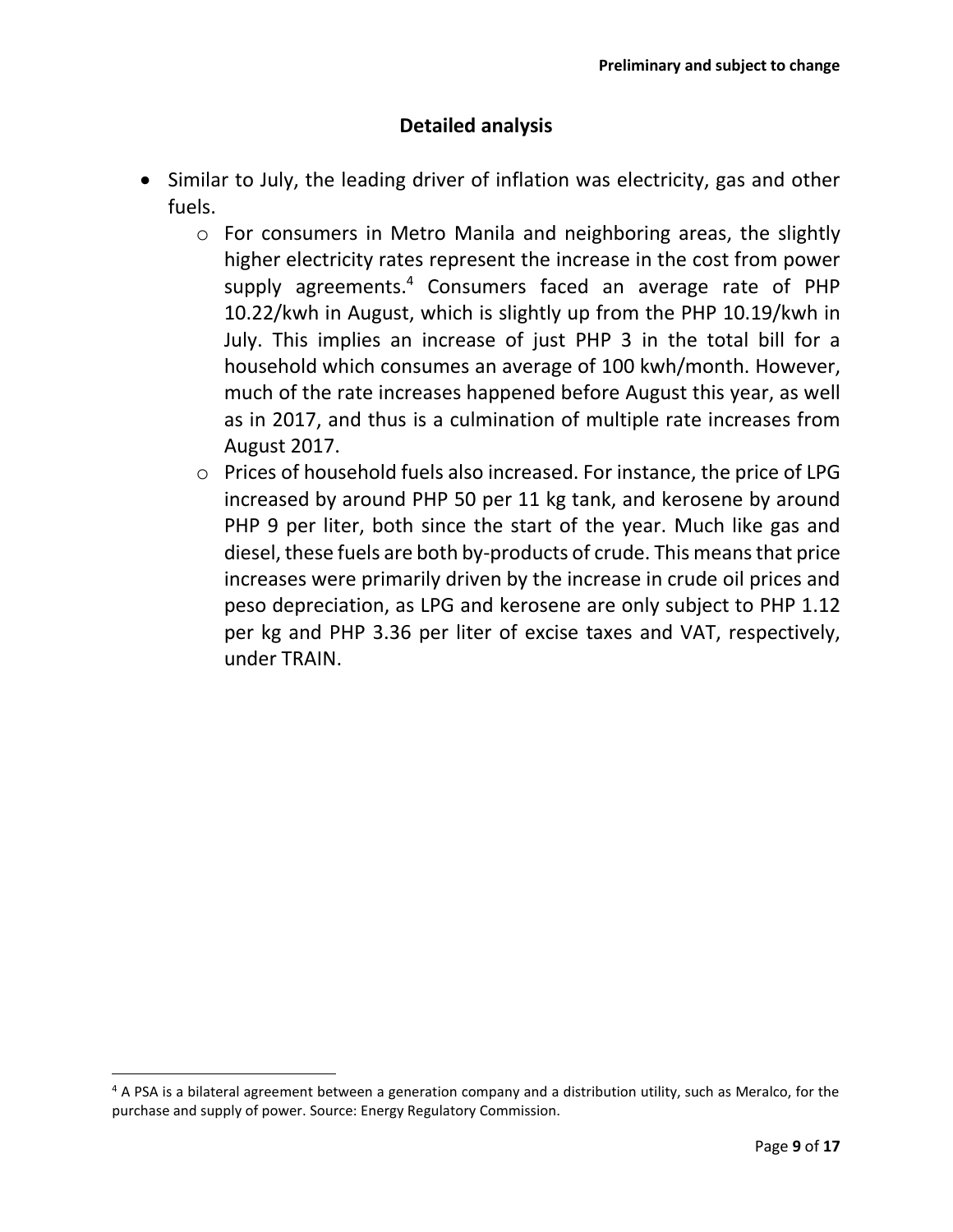|                    | Rate increases             | PHP per kwh | Change in      |
|--------------------|----------------------------|-------------|----------------|
|                    | since August 2017          |             | the rate (PHP) |
| <b>Electricity</b> | Aug-17                     | 8.38        |                |
| (Meralco)          | $Sep-17$                   | 9.25        | 0.86           |
|                    | $Oct-17$                   | 9.28        | 0.03           |
|                    | <b>Nov-17</b>              | 9.63        | 0.34           |
|                    | Dec-17                     | 9.25        | $-0.38$        |
|                    | <b>Total 2017</b>          |             | 0.86(47%)      |
|                    | Jan-18                     | 8.72        | $-0.53$        |
|                    | Feb-18                     | 9.47        | 0.75           |
|                    | Mar-18                     | 10.32       | 0.85           |
|                    | Apr-18                     | 10.55       | 0.23           |
|                    | $May-18$                   | 10.00       | $-0.54$        |
|                    | <b>Jun-18</b>              | 9.88        | $-0.13$        |
|                    | Jul-18                     | 10.19       | 0.31           |
|                    | Aug-18                     | 10.22       | 0.03           |
|                    | <b>Total 2018</b>          |             | 0.97(53%)      |
|                    | <b>Cumulative increase</b> |             | 1.83           |
| Source: Meralco    |                            |             |                |

**Table 6. Summary of price increases in Meralco electricity rates**

- o Fish prices increased in part due to the recent decision of the Department of Agriculture (DA) to restrict commercial vessels from fishing in municipal waters, limiting the domestic supply of fish. To help address high fish prices, the DA signed an administrative order allowing the importation of 17,000 mt of round scad (*galunggong*).
- o Rice prices remain elevated, particularly in some Mindanao provinces. This pulled up the Philippine average price of regular-milled rice to PHP 42.85/kg, compared to under PHP 40/kg a year ago. Over the short-term, the National Food Authority is helping address high rice prices by sending more stock to affected provinces, and importing more rice. In Zamboanga, for example, the NFA is sending around 4,000 bags of rice daily, an amount that can cover some 80 percent of the rice requirement. Moreover, the country is soon expecting an additional 125,000 mt of rice to arrive. This will help improve the supply situation. The longer-term and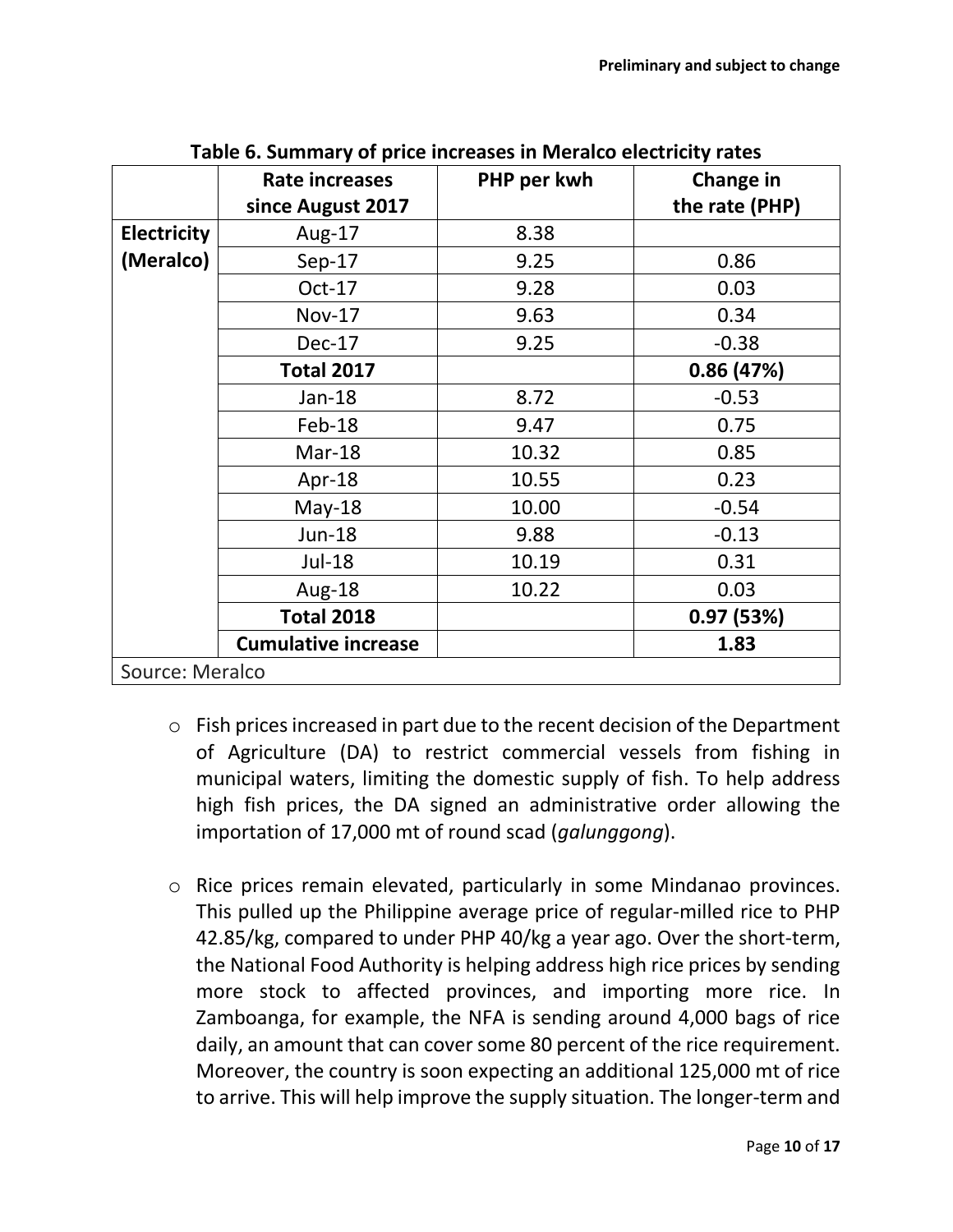more sustainable solution, however, is the urgent passage of the rice tariffication bill, a bill certified as urgent by President Duterte and is now being heard at the committee level in the Senate after its passage in the House.

- o Private vehicle users faced higher pump prices of diesel and gasoline, which cost PHP 11.4 and 9.8 per liter more, respectively, compared to August of last year.
	- The bulk of the price increases, PHP 8.6 for diesel and PHP 6.8 for gasoline, is due to higher crude oil prices (around USD 71.9 per barrel) and peso depreciation (PHP 53.3 to a USD). Both, however, are lower than their values in July 2018, which suggests price stabilization.
	- Of the total price increases per liter, only PHP 2.80 for diesel and PHP 2.97 for gasoline are due to TRAIN (excise and VAT included).
	- This means that TRAIN accounts for around 25 and 30 percent of the retail price increases, respectively, of diesel and gasoline.
- o Prices of vegetables continued to increase in August. Widespread flooding brought about by recent typhoons and the southwest monsoon has made it difficult to distribute vegetables from northern Luzon. In response, the Department of Trade and Industry (DTI) continues to monitor prices based on the recent SRPs set by the Department of Agriculture (DA).
- o Prices of meat have gone up due to higher prices of corn, a primary ingredient in most animal feeds, as well as swine diseases in other countries, driving up the price of pork. MOM corn inflation, however, remains very low at 0.6 percent. Historically, lower corn inflation usually means lower meat inflation. This suggests a likely decrease in meat prices in the coming months.
- o Housing rentals increased due to the partial expiration of RA 9653 or the rent control act. Towards the end of 2017, the rent control act was extended for another 3 years or until the end of 2020. However, units constructed after the approval of the resolution are not covered by the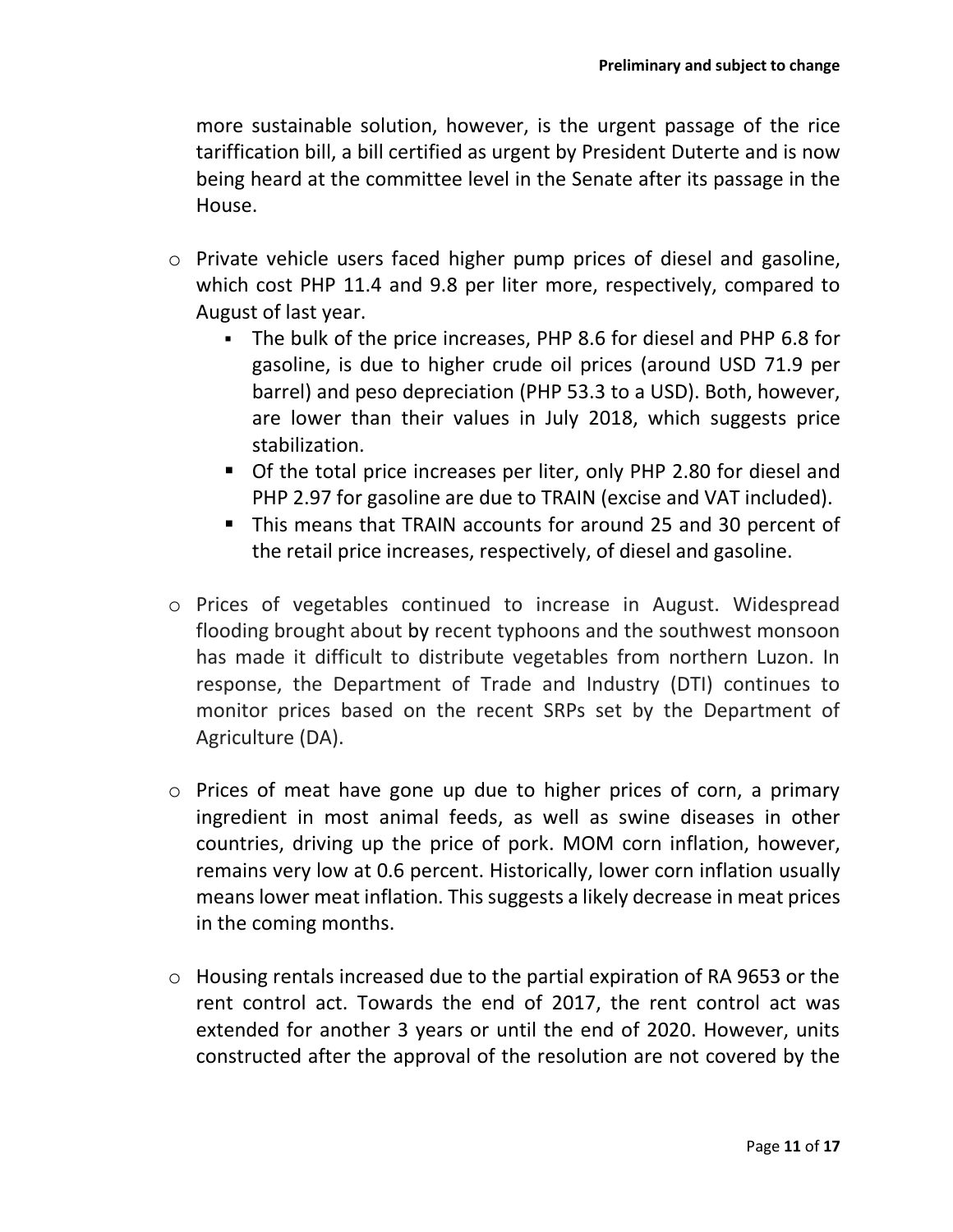extension. The effects of this have been felt by renters since the first half of this year.

- o The sustained high inflation in the non-essential catering services implies that more people are eating out, as the additional take home pay of taxpayers, together with wages from more employment opportunities, are finding its way into restaurants, parties, and celebrations. Preliminary second quarter data from leading fast food restaurants and retailers show that revenues continue to grow by double digits.
- o Prices of non-alcoholic drinks, including sweetened beverages, increased by 11.5 percent. Even with rising sugar prices, this is below the expected increase of 15 percent, possibly due to price absorption by firms as profits fell in some beverage corporations, despite an increase in sales.
- o Tobacco prices have increased due to higher excise tax and better tax administration. The excise tax has increased to PHP 35 per pack starting the second half of 2018, from PHP 32.5 in the first half. This, however, only explains a small part of the price increase. Much of the increase is due to the fact that, Mighty Corporation, which is now under Japan Tobacco International (JTI), is currently paying the right taxes, and consequently passing this on to consumers. In part due to higher market prices, particularly in the more affordable variants, other tobacco manufacturers likewise increased their prices, based on market surveys.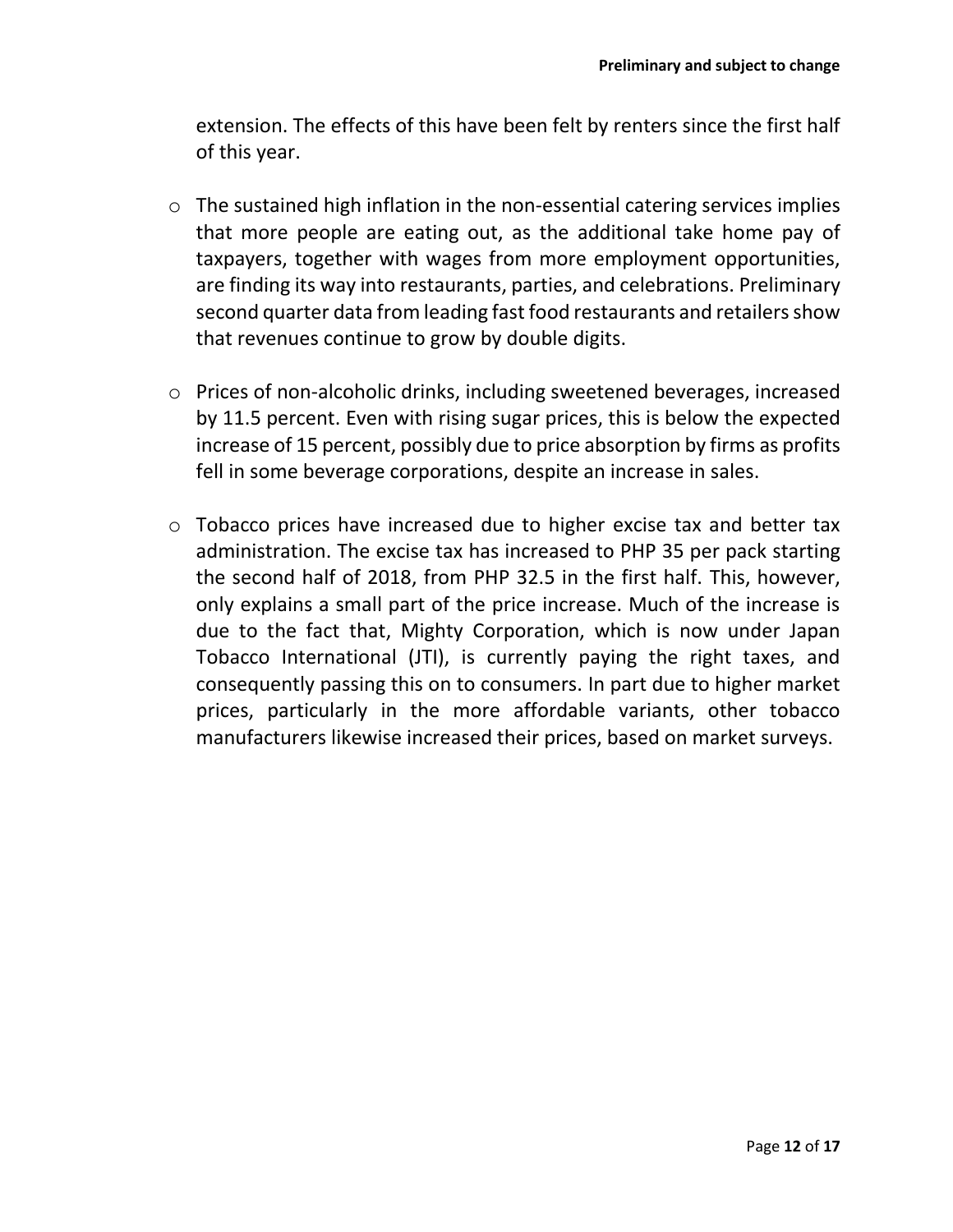| Appendix table 1. Summary of 2017 inflation statistics (all in percent or ppt) |  |  |  |  |  |  |
|--------------------------------------------------------------------------------|--|--|--|--|--|--|
|                                                                                |  |  |  |  |  |  |

| 2017                                                                                                            | Jan | Feb                                  | Mar | Apr | May    | Jun | Jul    | Aug | Sep | Oct | <b>Nov</b> | <b>Dec</b>             | Ave. | 2017              |
|-----------------------------------------------------------------------------------------------------------------|-----|--------------------------------------|-----|-----|--------|-----|--------|-----|-----|-----|------------|------------------------|------|-------------------|
| Year-on-year                                                                                                    | 2.5 | 3.1                                  | 3.1 | 3.2 | 2.9    | 2.5 | 2.4    | 2.7 | 3.1 | 3.1 | 3.0        | 2.9                    | 2.9  | Year-on-year      |
| Month-on-month                                                                                                  | 0.4 | 0.4                                  | 0.0 | 0.4 | $-0.1$ | 0.0 | 0.1    | 0.3 | 0.6 | 0.2 | 0.4        | 0.3                    | 0.3  | Month-on-month    |
| Year-to-date                                                                                                    | 2.5 | 2.8                                  | 2.9 | 3.0 | 2.9    | 2.9 | 2.8    | 2.8 | 2.8 | 2.8 | 2.9        | 2.9                    | N/A  | Year-to-date      |
| <b>Commodity group</b>                                                                                          |     | YOY contribution to inflation in ppt |     |     |        |     |        |     |     |     |            | <b>Commodity group</b> |      |                   |
| Elec., gas, fuels                                                                                               | 0.2 | 0.4                                  | 0.6 | 0.6 | 0.5    | 0.2 | 0.1    | 0.2 | 0.5 | 0.6 | 0.5        | 0.4                    | 0.4  | Elec., gas, fuels |
| <b>Fish</b>                                                                                                     | 0.2 | 0.3                                  | 0.3 | 0.4 | 0.4    | 0.4 | 0.4    | 0.5 | 0.5 | 0.5 | 0.5        | 0.6                    | 0.4  | <b>Fish</b>       |
| <b>Rice</b>                                                                                                     | 0.1 | 0.1                                  | 0.1 | 0.1 | 0.1    | 0.1 | 0.1    | 0.1 | 0.1 | 0.1 | 0.1        | 0.1                    | 0.1  | <b>Rice</b>       |
| Personal transp.                                                                                                | 0.4 | 0.5                                  | 0.4 | 0.3 | 0.1    | 0.1 | 0.1    | 0.3 | 0.3 | 0.3 | 0.3        | 0.3                    | 0.3  | Personal transp.  |
| <b>Vegetables</b>                                                                                               | 0.2 | 0.3                                  | 0.3 | 0.2 | 0.1    | 0.0 | $-0.0$ | 0.1 | 0.1 | 0.1 | 0.0        | 0.0                    | 0.1  | <b>Vegetables</b> |
| <b>Meat</b>                                                                                                     | 0.1 | 0.1                                  | 0.2 | 0.3 | 0.3    | 0.3 | 0.3    | 0.3 | 0.3 | 0.3 | 0.4        | 0.4                    | 0.3  | <b>Meat</b>       |
| Housing rentals                                                                                                 | 0.3 | 0.2                                  | 0.3 | 0.2 | 0.2    | 0.2 | 0.1    | 0.1 | 0.2 | 0.2 | 0.2        | 0.2                    | 0.2  | Housing rentals   |
| Catering services                                                                                               | 0.1 | 0.2                                  | 0.1 | 0.1 | 0.1    | 0.1 | 0.1    | 0.1 | 0.2 | 0.2 | 0.2        | 0.2                    | 0.1  | Catering services |
| Non-alc bev.                                                                                                    | 0.0 | 0.0                                  | 0.0 | 0.0 | 0.0    | 0.0 | 0.0    | 0.0 | 0.0 | 0.0 | 0.0        | 0.0                    | 0.0  | Non-alc bev.      |
| <b>Tobacco</b>                                                                                                  | 0.1 | 0.1                                  | 0.1 | 0.1 | 0.1    | 0.1 | 0.1    | 0.1 | 0.1 | 0.1 | 0.1        | 0.1                    | 0.1  | <b>Tobacco</b>    |
| Total of top 10                                                                                                 | 1.7 | 2.3                                  | 2.2 | 2.2 | 2.0    | 1.6 | 1.4    | 1.8 | 2.3 | 2.4 | 2.3        | 2.3                    | 2.0  | Total of top 10   |
| Source: PSA                                                                                                     |     |                                      |     |     |        |     |        |     |     |     |            |                        |      |                   |
| Note: The top 10 contributors are ranked in the order of the August 2018 YOY contribution to inflation for easy |     |                                      |     |     |        |     |        |     |     |     |            |                        |      |                   |
| comparison.                                                                                                     |     |                                      |     |     |        |     |        |     |     |     |            |                        |      |                   |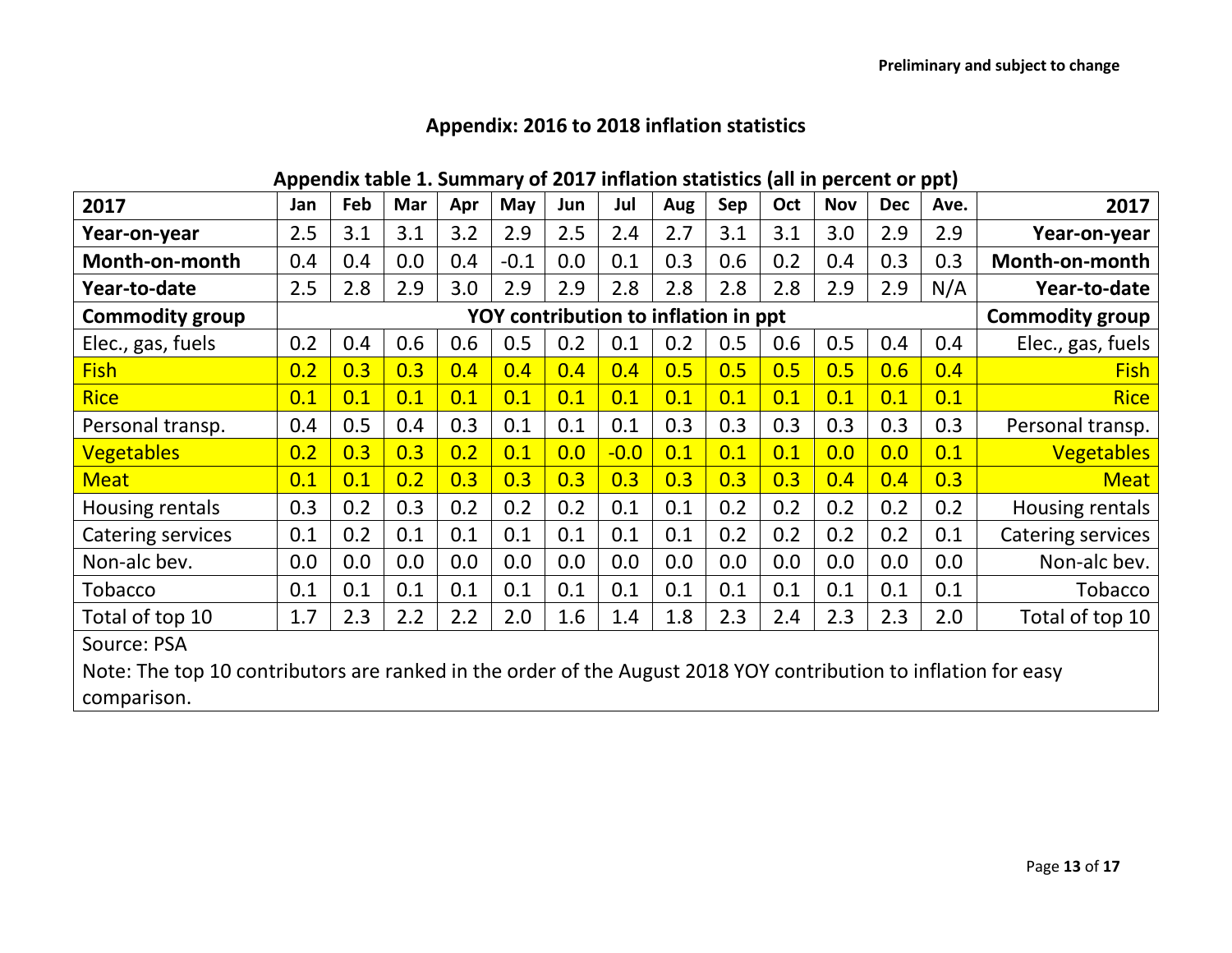| 2016                                                                                                            | Jan    | Feb                                  | Mar    | Apr    | May    | Jun    | Jul    | Aug    | Sep    | Oct    | <b>Nov</b> | <b>Dec</b> | Ave.                   | 2016              |
|-----------------------------------------------------------------------------------------------------------------|--------|--------------------------------------|--------|--------|--------|--------|--------|--------|--------|--------|------------|------------|------------------------|-------------------|
| Year-on-year                                                                                                    | 0.7    | 0.5                                  | 0.6    | 0.7    | 0.9    | 1.3    | 1.3    | 1.3    | 1.7    | 1.8    | 2.1        | 2.2        | 1.3                    | Year-on-year      |
| Month-on-month                                                                                                  | 0.1    | $-0.2$                               | 0.0    | 0.3    | 0.2    | 0.4    | 0.2    | 0.0    | 0.2    | 0.2    | 0.6        | 0.4        | 0.2                    | Month-on-month    |
| Year-to-date                                                                                                    | 0.7    | 0.6                                  | 0.6    | 0.6    | 0.7    | 0.8    | 0.9    | 0.9    | 1.0    | 1.1    | 1.2        | 1.3        | N/A                    | Year-to-date      |
| <b>Commodity group</b>                                                                                          |        | YOY contribution to inflation in ppt |        |        |        |        |        |        |        |        |            |            | <b>Commodity group</b> |                   |
| Elec., gas, fuels                                                                                               | $-0.4$ | $-0.5$                               | $-0.6$ | $-0.6$ | $-0.5$ | $-0.4$ | $-0.3$ | $-0.2$ | $-0.1$ | $-0.1$ | 0.0        | 0.1        | $-0.3$                 | Elec., gas, fuels |
| <b>Fish</b>                                                                                                     | 0.0    | 0.0                                  | 0.0    | $-0.1$ | $-0.0$ | 0.0    | $-0.0$ | 0.0    | 0.0    | 0.1    | 0.1        | 0.1        | 0.0                    | <b>Fish</b>       |
| <b>Rice</b>                                                                                                     | $-0.2$ | $-0.2$                               | $-0.1$ | $-0.1$ | $-0.1$ | $-0.1$ | 0.0    | 0.0    | 0.1    | 0.1    | 0.1        | 0.1        | 0.0                    | <b>Rice</b>       |
| Personal transp.                                                                                                | $-0.2$ | $-0.2$                               | $-0.3$ | $-0.2$ | $-0.2$ | $-0.2$ | $-0.2$ | $-0.1$ | $-0.1$ | $-0.0$ | 0.0        | 0.1        | $-0.1$                 | Personal transp.  |
| <b>Vegetables</b>                                                                                               | 0.3    | 0.3                                  | 0.3    | 0.3    | 0.3    | 0.4    | 0.3    | 0.2    | 0.3    | 0.3    | 0.3        | 0.3        | 0.3                    | <b>Vegetables</b> |
| <b>Meat</b>                                                                                                     | 0.0    | 0.0                                  | 0.0    | 0.1    | 0.1    | 0.1    | 0.1    | 0.1    | 0.1    | 0.1    | 0.1        | 0.1        | 0.1                    | <b>Meat</b>       |
| Housing rentals                                                                                                 | 0.3    | 0.3                                  | 0.3    | 0.3    | 0.3    | 0.4    | 0.4    | 0.4    | 0.4    | 0.4    | 0.4        | 0.3        | 0.4                    | Housing rentals   |
| Catering services                                                                                               | 0.1    | 0.1                                  | 0.1    | 0.1    | 0.1    | 0.1    | 0.1    | 0.1    | 0.1    | 0.1    | 0.1        | 0.1        | 0.1                    | Catering services |
| Non-alc bev.                                                                                                    | 0.0    | 0.0                                  | 0.0    | 0.0    | 0.0    | 0.0    | 0.0    | 0.0    | 0.0    | 0.0    | 0.0        | 0.0        | 0.0                    | Non-alc bev.      |
| Tobacco                                                                                                         | 0.0    | 0.0                                  | 0.0    | 0.0    | 0.0    | 0.0    | 0.1    | 0.1    | 0.1    | 0.1    | 0.1        | 0.1        | 0.1                    | <b>Tobacco</b>    |
| Total of top 10                                                                                                 | $-0.0$ | $-0.2$                               | $-0.3$ | $-0.2$ | 0.1    | 0.5    | 0.5    | 0.5    | 0.9    | 0.9    | 1.1        | 1.3        | 0.4                    | Total of top 10   |
| Source: PSA                                                                                                     |        |                                      |        |        |        |        |        |        |        |        |            |            |                        |                   |
| Note: The top 10 contributors are ranked in the order of the August 2018 YOY contribution to inflation for easy |        |                                      |        |        |        |        |        |        |        |        |            |            |                        |                   |
| comparison.                                                                                                     |        |                                      |        |        |        |        |        |        |        |        |            |            |                        |                   |

### **Appendix table 2. Summary of 2016 inflation statistics (all in percent or ppt)**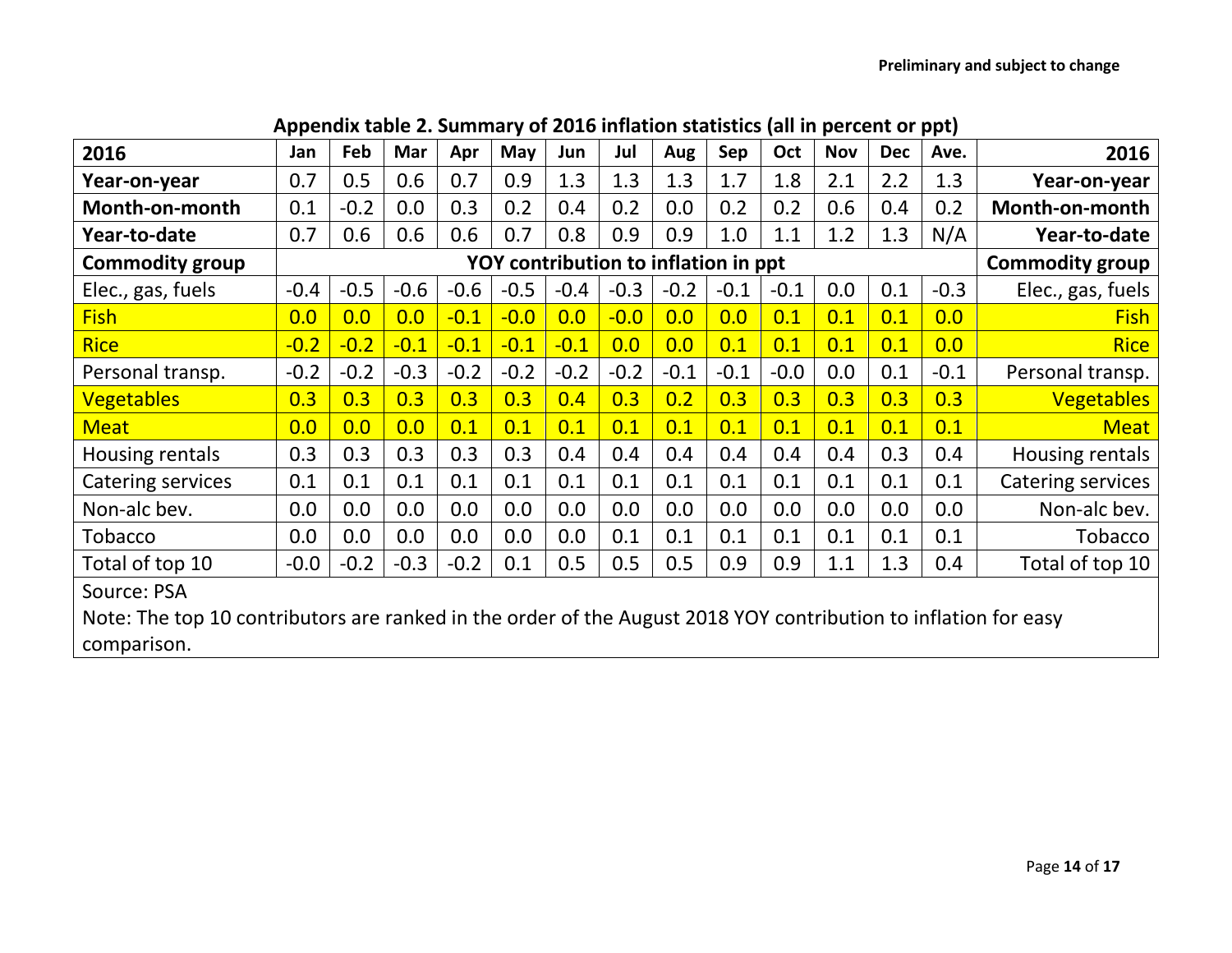| 2018                                                                                                                        | Jan  | Feb  | <b>Mar</b> | Apr  | May                                             | Jun  | Jul  | Aug  | Ave. | 2018                   |
|-----------------------------------------------------------------------------------------------------------------------------|------|------|------------|------|-------------------------------------------------|------|------|------|------|------------------------|
| Year-on-year                                                                                                                | 3.4  | 3.9  | 4.3        | 4.5  | 4.6                                             | 5.2  | 5.7  | 6.4  | 4.8  | Year-on-year           |
| Month-on-month                                                                                                              | 0.9  | 0.8  | 0.5        | 0.5  | 0.0                                             | 0.6  | 0.5  | 0.9  | 0.6  | Month-on-month         |
| Year-to-date                                                                                                                | 3.4  | 3.7  | 3.8        | 4.1  | 4.1                                             | 4.3  | 4.5  | 4.8  | N/A  | Year-to-date           |
| <b>Commodity group</b>                                                                                                      |      |      |            |      | YOY contribution to inflation in percent shares |      |      |      |      | <b>Commodity group</b> |
| Elec., gas, fuels                                                                                                           | 11.8 | 7.7  | 7.0        | 6.7  | 6.5                                             | 13.5 | 15.8 | 12.8 | 10.2 | Elec., gas, fuels      |
| <b>Fish</b>                                                                                                                 | 20.6 | 15.4 | 16.3       | 15.6 | 15.2                                            | 11.5 | 12.3 | 10.8 | 14.7 | <b>Fish</b>            |
| <b>Rice</b>                                                                                                                 | 2.9  | 7.7  | 7.0        | 8.9  | 8.7                                             | 7.7  | 8.8  | 10.3 | 7.7  | <b>Rice</b>            |
| Personal transp.                                                                                                            | 8.8  | 10.3 | 7.0        | 8.9  | 13.0                                            | 11.5 | 10.5 | 8.4  | 9.8  | Personal transp.       |
| <b>Vegetables</b>                                                                                                           | 2.9  | 2.6  | 4.7        | 4.4  | 4.3                                             | 3.8  | 7.0  | 7.6  | 4.7  | <b>Vegetables</b>      |
| <b>Meat</b>                                                                                                                 | 11.8 | 10.3 | 9.3        | 6.7  | 6.5                                             | 5.8  | 7.0  | 7.2  | 8.1  | <b>Meat</b>            |
| Housing rentals                                                                                                             | 5.9  | 7.7  | 7.0        | 6.7  | 6.5                                             | 5.8  | 7.0  | 6.1  | 6.6  | Housing rentals        |
| Catering services                                                                                                           | 5.9  | 5.1  | 7.0        | 6.7  | 8.7                                             | 7.7  | 7.0  | 5.7  | 6.7  | Catering services      |
| Non-alc bev.                                                                                                                | 2.9  | 2.6  | 4.7        | 6.7  | 6.5                                             | 5.8  | 5.3  | 5.0  | 4.9  | Non-alc bev.           |
| Tobacco                                                                                                                     | 2.9  | 5.1  | 4.7        | 6.7  | 6.5                                             | 5.8  | 5.3  | 4.1  | 5.1  | Tobacco                |
| Total of top 10                                                                                                             | 76.5 | 71.8 | 76.7       | 80.0 | 80.4                                            | 80.8 | 84.2 | 78.1 | 78.6 | Total of top 10        |
| Source: PSA                                                                                                                 |      |      |            |      |                                                 |      |      |      |      |                        |
| Note: The top 10 contributors are ranked in the order of the August 2018 YOY contribution to inflation for easy comparison. |      |      |            |      |                                                 |      |      |      |      |                        |

# **Appendix table 3. Summary of 2018 YOY inflation shares**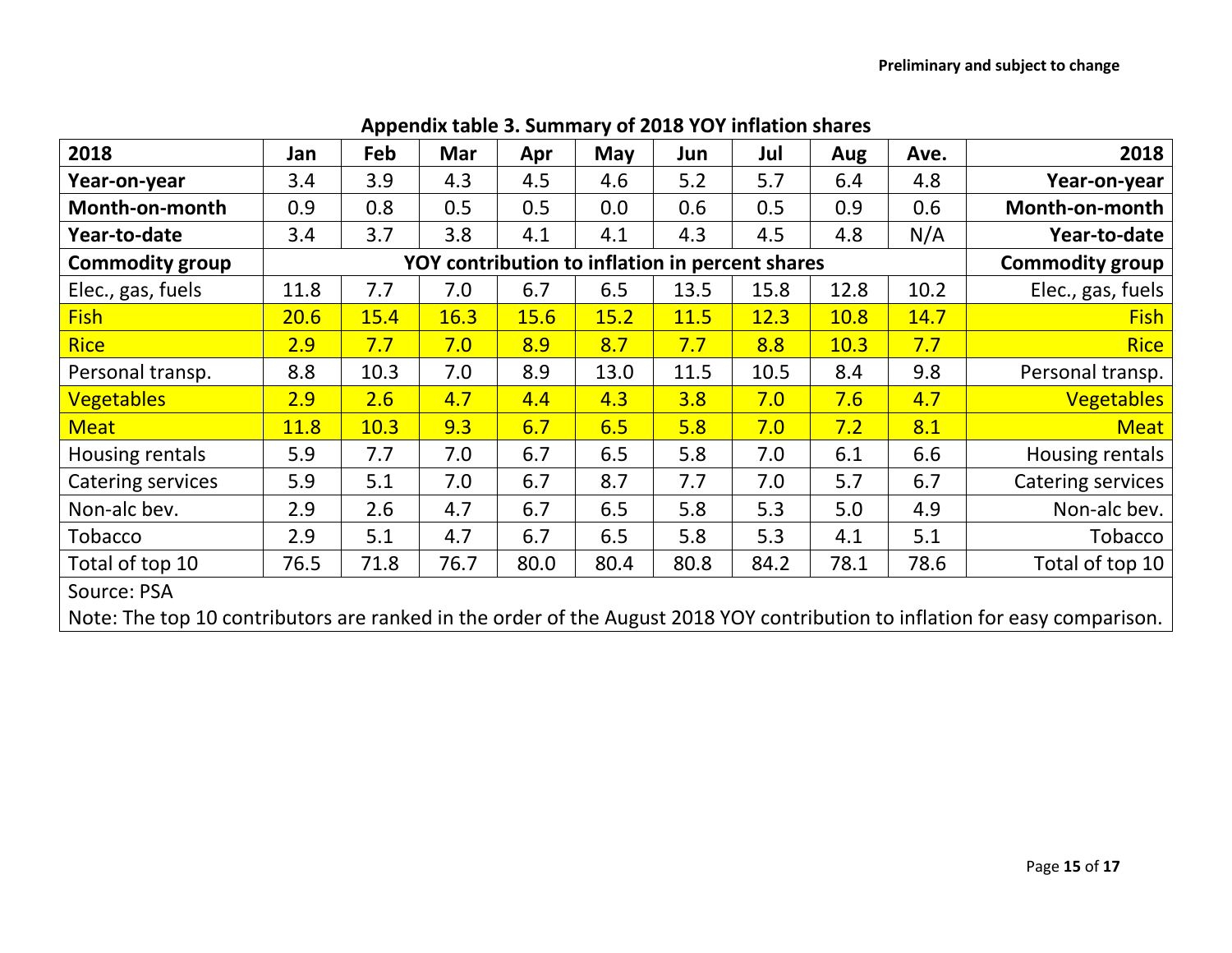| 2017                                                                                                                        | Jan                                             | Feb  | Mar  | Apr  | May    | Jun  | Jul  | Aug  | Sep  | Oct  | <b>Nov</b> | <b>Dec</b> | Ave.                   | 2017              |
|-----------------------------------------------------------------------------------------------------------------------------|-------------------------------------------------|------|------|------|--------|------|------|------|------|------|------------|------------|------------------------|-------------------|
| Year-on-year                                                                                                                | 2.5                                             | 3.1  | 3.1  | 3.2  | 2.9    | 2.5  | 2.4  | 2.7  | 3.1  | 3.1  | 3.0        | 2.9        | 2.9                    | Year-on-year      |
| Month-on-month                                                                                                              | 0.4                                             | 0.4  | 0.0  | 0.4  | $-0.1$ | 0.0  | 0.1  | 0.3  | 0.6  | 0.2  | 0.4        | 0.3        | 0.3                    | Month-on-month    |
| Year-to-date                                                                                                                | 2.5                                             | 2.8  | 2.9  | 3.0  | 2.9    | 2.9  | 2.8  | 2.8  | 2.8  | 2.8  | 2.9        | 2.9        | N/A                    | Year-to-date      |
| <b>Commodity group</b>                                                                                                      | YOY contribution to inflation in percent shares |      |      |      |        |      |      |      |      |      |            |            | <b>Commodity group</b> |                   |
| Elec., gas, fuels                                                                                                           | 8.0                                             | 12.9 | 19.4 | 18.8 | 17.2   | 8.0  | 4.2  | 7.4  | 16.1 | 19.4 | 16.7       | 13.8       | 13.5                   | Elec., gas, fuels |
| <b>Fish</b>                                                                                                                 | 8.0                                             | 9.7  | 9.7  | 12.5 | 13.8   | 16.0 | 16.7 | 18.5 | 16.1 | 16.1 | 16.7       | 20.7       | 14.5                   | <b>Fish</b>       |
| <b>Rice</b>                                                                                                                 | 4.0                                             | 3.2  | 3.2  | 3.1  | 3.4    | 4.0  | 4.2  | 3.7  | 3.2  | 3.2  | 3.3        | 3.4        | 3.5                    | <b>Rice</b>       |
| Personal transp.                                                                                                            | 16.0                                            | 16.1 | 12.9 | 9.4  | 3.4    | 4.0  | 4.2  | 11.1 | 9.7  | 9.7  | 10.0       | 10.3       | 9.7                    | Personal transp.  |
| <b>Vegetables</b>                                                                                                           | 8.0                                             | 9.7  | 9.7  | 6.3  | 3.4    | 0.0  | 0.0  | 3.7  | 3.2  | 3.2  | 0.0        | 0.0        | 3.9                    | <b>Vegetables</b> |
| <b>Meat</b>                                                                                                                 | 4.0                                             | 3.2  | 6.5  | 9.4  | 10.3   | 12.0 | 12.5 | 11.1 | 9.7  | 9.7  | 13.3       | 13.8       | 9.6                    | <b>Meat</b>       |
| Housing rentals                                                                                                             | 12.0                                            | 6.5  | 9.7  | 6.3  | 6.9    | 8.0  | 4.2  | 3.7  | 6.5  | 6.5  | 6.7        | 6.9        | 7.0                    | Housing rentals   |
| <b>Catering services</b>                                                                                                    | 4.0                                             | 6.5  | 3.2  | 3.1  | 3.4    | 4.0  | 4.2  | 3.7  | 6.5  | 6.5  | 6.7        | 6.9        | 4.9                    | Catering services |
| Non-alc bev.                                                                                                                | 0.0                                             | 0.0  | 0.0  | 0.0  | 0.0    | 0.0  | 0.0  | 0.0  | 0.0  | 0.0  | 0.0        | 0.0        | 0.0                    | Non-alc bev.      |
| Tobacco                                                                                                                     | 4.0                                             | 3.2  | 3.2  | 3.1  | 3.4    | 4.0  | 4.2  | 3.7  | 3.2  | 3.2  | 3.3        | 3.4        | 3.5                    | <b>Tobacco</b>    |
| Total of top 10                                                                                                             | 68.0                                            | 74.2 | 71.0 | 68.8 | 69.0   | 64.0 | 58.3 | 66.7 | 74.2 | 77.4 | 76.7       | 79.3       | 70.6                   | Total of top 10   |
| Source: PSA                                                                                                                 |                                                 |      |      |      |        |      |      |      |      |      |            |            |                        |                   |
| Note: The top 10 contributors are ranked in the order of the August 2018 YOY contribution to inflation for easy comparison. |                                                 |      |      |      |        |      |      |      |      |      |            |            |                        |                   |

## **Appendix table 4. Summary of 2017 inflation shares**